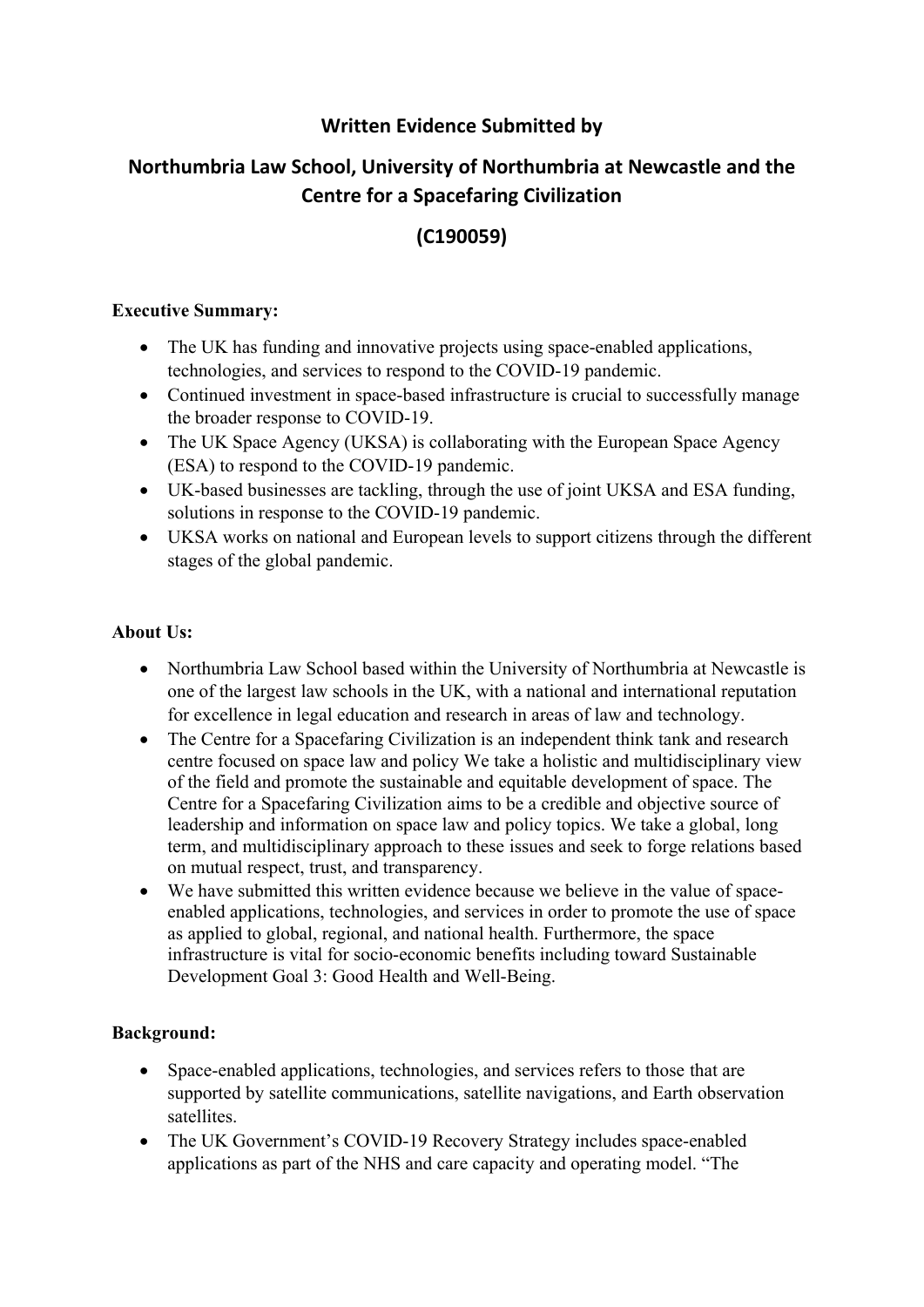Government will seek innovative operating models for the UK's health and care settings, to strengthen them for the long term and make them safer for patients and staff in a world where COVID-19 continues to be a risk. For example, this might include using more tele-medicine and remote monitoring to give patients hospitallevel care from the comfort and safety of their own homes."<sup>1</sup>

- Support for space-enabled applications and technologies to respond to COVID-19 is being encouraged by UK ministers. Science Minister Amanda Solloway states: "I'm proud of how our world-leading space sector is stepping up to provide innovative solutions to directly support our amazing NHS, as we continue our national effort to tackling coronavirus."<sup>2</sup> Transport Minister Rachel Maclean says: "Now more than ever, it's vital that we protect our NHS, which is why it's great to see our world-class space sector leading the way in providing solutions to protect the public and patients."<sup>3</sup>
- Government departments and institutions working on COVID-19 responses within the UK that incorporate space-enabled science and technologies are the UK Space Agency (UKSA), Catapult Satellite Applications, UK Research and Innovation (UKRI), and Innovate UK. Within Europe these institutions include the European Space Agency (ESA) and Eurisy; both of which work with UKSA.
- The UK is a Member State of ESA joining in 1978. As per November 2019, the UK decided to commit a record investment of £374 million per year. It is especially in Business Applications that the UK is one of the prime investors. In the frame of COVID-19 countermeasures adopted by both space agencies, ESA developed a new dashboard<sup>4</sup> that combines data from Earth Observation satellites to monitor the impact of COVID-19 and to assess its consequences. The dashboard is the result of an international effort that involves NASA (US) and JAXA (Japan) The platform, available online, integrates multiple data to monitor air and water quality, climate change and other economic activities. The dashboard, available at this time in demo format, showcases the importance of international collaboration and proves the importance of integrating satellite imagery in policy-making, especially for the case of disaster management, such as the COVID-19 pandemic.
- To strengthen the UK national response to COVID-19, last April the UKSA in collaboration with ESA created a fund of about £2.6 million to be invested to develop space-enabled technology and services for the healthcare sector.<sup>5</sup> The UK government called on the industry and academia to contribute in supporting the National Health System in the peak of the contagion. Besides, UKSA demonstrated its leadership in health and technology, as per the £5 million fund to develop new technologies to be utilised in the health sector.<sup>6</sup> This UK joint initiative aims to support space-enabled

<sup>1</sup> UK Government, 'Our Plan to Rebuild: The UK Government's COVID-19 Recovery Strategy' [May 2020] < [https://assets.publishing.service.gov.uk/government/uploads/system/uploads/attachment\\_data/file/884760/Our\\_p](https://assets.publishing.service.gov.uk/government/uploads/system/uploads/attachment_data/file/884760/Our_plan_to_rebuild_The_UK_Government_s_COVID-19_recovery_strategy.pdf) [lan\\_to\\_rebuild\\_The\\_UK\\_Government\\_s\\_COVID-19\\_recovery\\_strategy.pdf>](https://assets.publishing.service.gov.uk/government/uploads/system/uploads/attachment_data/file/884760/Our_plan_to_rebuild_The_UK_Government_s_COVID-19_recovery_strategy.pdf) accessed 16 July 2020, pg. 34 <sup>2</sup> UK Government, Press Release, 'Space Agency Backs Space-Enabled Drones to Deliver COVID-19 Test Kits', <[https://www.gov.uk/government/news/space-agency-backs-space-enabled-drones-to-deliver-covid-19](https://www.gov.uk/government/news/space-agency-backs-space-enabled-drones-to-deliver-covid-19-testing-kits) [testing-kits](https://www.gov.uk/government/news/space-agency-backs-space-enabled-drones-to-deliver-covid-19-testing-kits)> accessed 13 July 2020

<sup>&</sup>lt;sup>3</sup> UK Government, Press Release, 'Space Agency Backs Space-Enabled Drones to Deliver COVID-19 Test Kits', <[https://www.gov.uk/government/news/space-agency-backs-space-enabled-drones-to-deliver-covid-19](https://www.gov.uk/government/news/space-agency-backs-space-enabled-drones-to-deliver-covid-19-testing-kits) [testing-kits](https://www.gov.uk/government/news/space-agency-backs-space-enabled-drones-to-deliver-covid-19-testing-kits)> accessed 13 July 2020

<sup>&</sup>lt;sup>4</sup> To use the Earth Observation Dashboard visit: <https://eodashboard.org/>

<sup>5</sup> ESA Business Incubation Centre, 'Space for UK COVID-19' [<https://business.esa.int/space-for-uk-covid-19](https://business.esa.int/space-for-uk-covid-19) > accessed 13 July 2020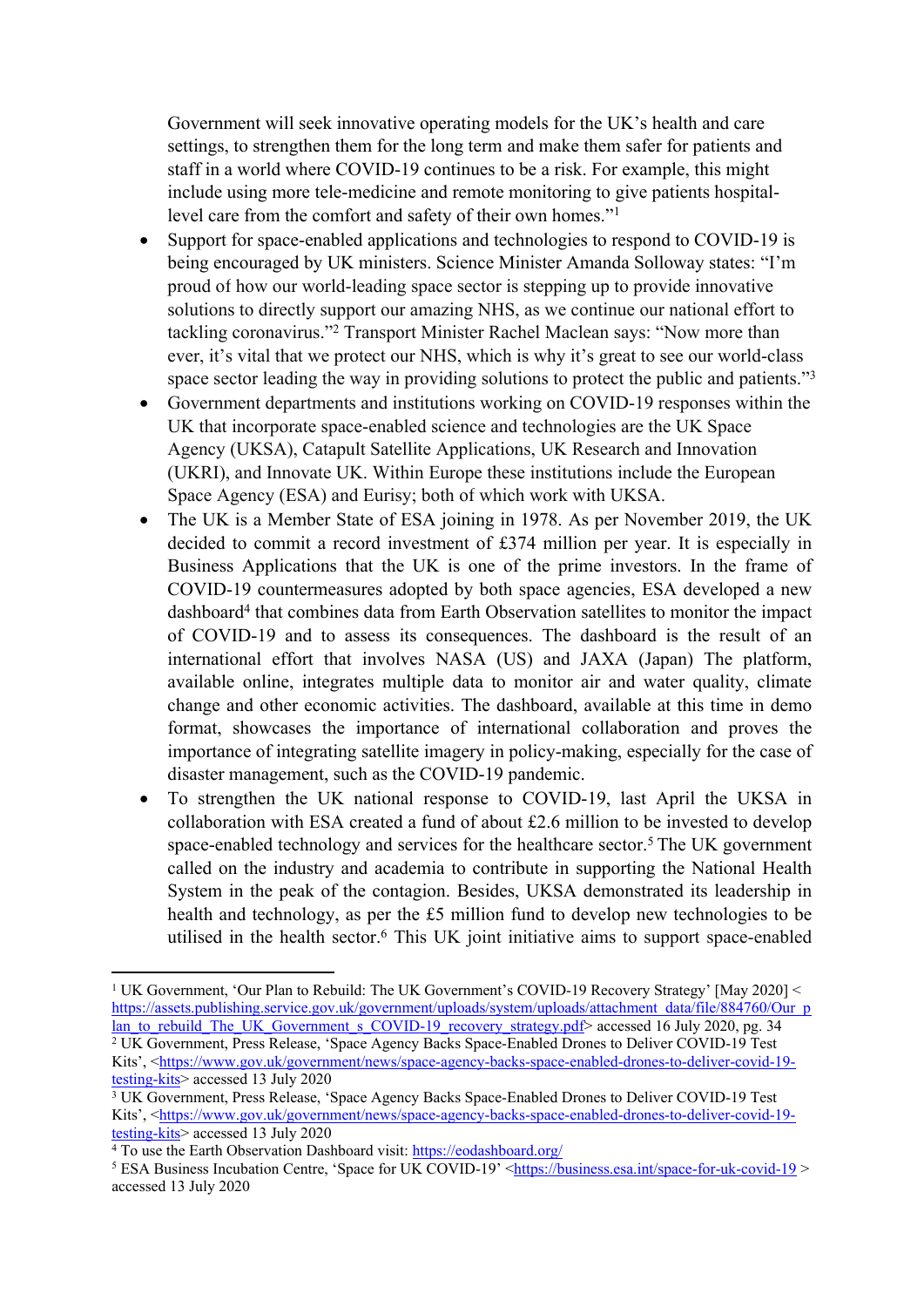science and technology services which can aid in the response to the coronavirus. To date, three projects have received a total of £1.1 million. UKSA and ESA are still looking to fund more projects and the call remains open until 30 September 2020.<sup>7</sup>

- The UKSA and the ESA have three projects that "find and support space-enabled technologies and services that can support the NHS response to coronavirus"<sup>8</sup> . One of these projects, the Space-Enabled Delivery Drones for the COVID Response (SEDDCR), utilises space-enabled drones to deliver COVID-19 test kits to islands in Scotland through NHS Highland and the space company Skyports<sup>9</sup>. Stay, an app developed by Landmrk Limited, encourages young people to active positively, such as following social distancing, with badges linked to rewards. Stevenson Astrosat is developing Isolation+ using "advanced space data analytics combined with relevant ground information, to identify "hidden" vulnerable communities"<sup>10</sup> targeting those impacted by COVID-19 because of poverty and age. $11$
- Lanterne, a UK-based business, has developed through the ESA Business Incubation Centre UK (ESA BIC) and other funders, their Crowdless app to support individuals who want to avoid crowds and are concerned with social distancing.<sup>12</sup>
- As part of UK international relations and promotion of satellite-based technology, the UKSA is a member of Eurisy. Eurisy is an association of space agencies and other governmental offices in charge of space affairs in Europe. The mission of Eurisy is to raise awareness on satellite applications in many sectors of application, among which health, risk management and emergencies are key. Eurisy aims at supporting potential end-users by leveraging its network. Such a different perspective allows Eurisy to provide feedback to decision makers on possible measures to overcome obstacles to the inclusion of space-enabled applications, technologies, and services. Over the past months Eurisy published articles on the importance of satellite-based data as a response to COVID-19.<sup>13</sup>

#### **Recommendations:**

• Continue to utilise space-enabled applications through UKSA and joint UKSA-ESA funded projects in order to support UK citizens and their health and well-being.

<sup>9</sup> For more information: <https://skyports.net/nhs-trials/>

<sup>6</sup> UK Government, 'UK Space Technologies to Boost NHS Coronavirus Response'

<sup>&</sup>lt;<https://www.gov.uk/government/news/uk-space-technologies-to-boost-nhs-coronavirus-response>> accessed 13 July 2020

<sup>7</sup> UK Government, Press Release, 'Space Agency Backs Space-Enabled Drones to Deliver COVID-19 Test Kits', <[https://www.gov.uk/government/news/space-agency-backs-space-enabled-drones-to-deliver-covid-19](https://www.gov.uk/government/news/space-agency-backs-space-enabled-drones-to-deliver-covid-19-testing-kits) [testing-kits](https://www.gov.uk/government/news/space-agency-backs-space-enabled-drones-to-deliver-covid-19-testing-kits)> accessed 13 July 2020

<sup>8</sup> UK Government, Press Release, 'Space Agency Backs Space-Enabled Drones to Deliver COVID-19 Test Kits', <[https://www.gov.uk/government/news/space-agency-backs-space-enabled-drones-to-deliver-covid-19](https://www.gov.uk/government/news/space-agency-backs-space-enabled-drones-to-deliver-covid-19-testing-kits) [testing-kits](https://www.gov.uk/government/news/space-agency-backs-space-enabled-drones-to-deliver-covid-19-testing-kits)> accessed 13 July 2020

<sup>&</sup>lt;sup>10</sup> UK Government, Press Release, 'Space Agency Backs Space-Enabled Drones to Deliver COVID-19 Test Kits', <[https://www.gov.uk/government/news/space-agency-backs-space-enabled-drones-to-deliver-covid-19](https://www.gov.uk/government/news/space-agency-backs-space-enabled-drones-to-deliver-covid-19-testing-kits) [testing-kits](https://www.gov.uk/government/news/space-agency-backs-space-enabled-drones-to-deliver-covid-19-testing-kits)> accessed 13 July 2020

 $\frac{11}{11}$  For more information: <https://www.astrosat.space/virus-action>

<sup>12</sup> To learn more about Crowdless visit: <https://crowdlessapp.co/>

<sup>13</sup> To learn more about Eurisy and the UKSA as a member visit: <https://www.eurisy.org/>